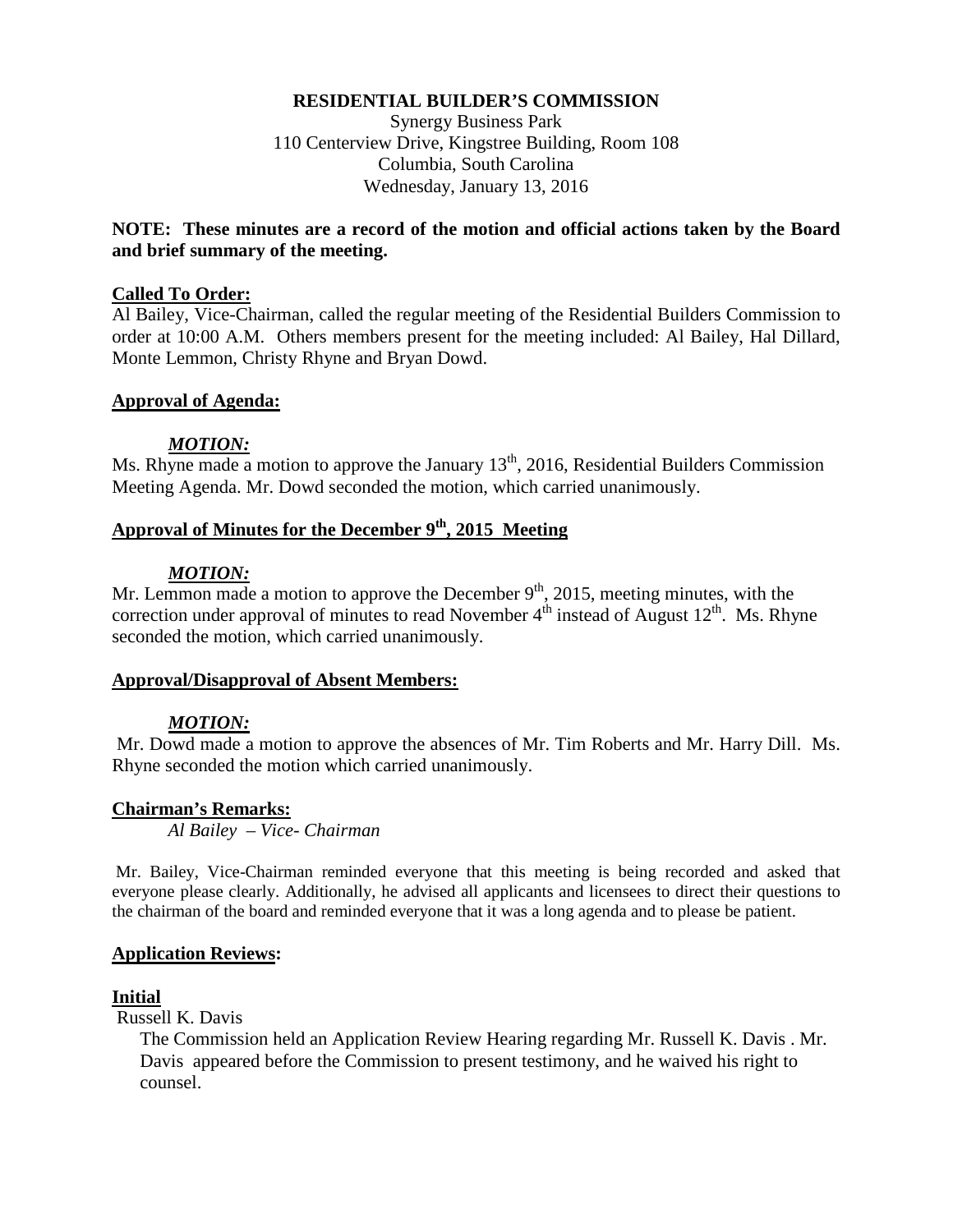### *Motion:*

Mr. Dowd made a motion to approve Mr. Davis' request for exam waiver for the home inspector's license. Ms. Rhyne seconded the motion, which carried unanimously.

### John R. Fleischman

The Commission held an Application Review Hearing regarding Mr. John R. Fleischman. Mr. Fleischman appeared before the Commission to present testimony, and he waived his right to counsel.

### *Motion:*

Mr. Dillard made a motion to allow Mr. Fleischman to sit for the exam. Mr. Dowd seconded the motion, which carried unanimously.

### Leigh Garrand

The Commission held an Application Review Hearing regarding Mr. Leigh Garrand. Mr. Garrand did not appear before the Commission to present testimony..

### *Motion:*

No motions were made.

### Cecil Phillips Jr

The Commission held an Application Review Hearing regarding Mr. Cecil Phillips Jr. Mr. Phillips appeared before the Commission to present testimony, and he waived his right to counsel.

### *Motion:*

Ms. Rhyne made a motion to allow Mr. Phillips to sit for the exam. Mr. Dillard seconded the motion, which carried unanimously.

### Richard Dutcher

The Commission held an Application Review Hearing regarding Mr. Richard Dutcher . Mr. Dutcher appeared before the Commission to present testimony, and he waived his right to counsel.

### *Motion:*

Mr. Dillard made a motion to allow Mr. Dutcher to sit for the Builders Exam. No second was made. Motion failed.

### *Motion:*

Ms. Dowd made a motion to allow Mr. Dutcher to sit for the electrical exam only. Mr. Lemmon seconded the motion, which carried unanimously.

### Robert Hildreth

The Commission held an Application Review Hearing regarding Mr. Robert Hildreth . Mr. Hildreth appeared before the Commission to present testimony, and he waived his right to counsel.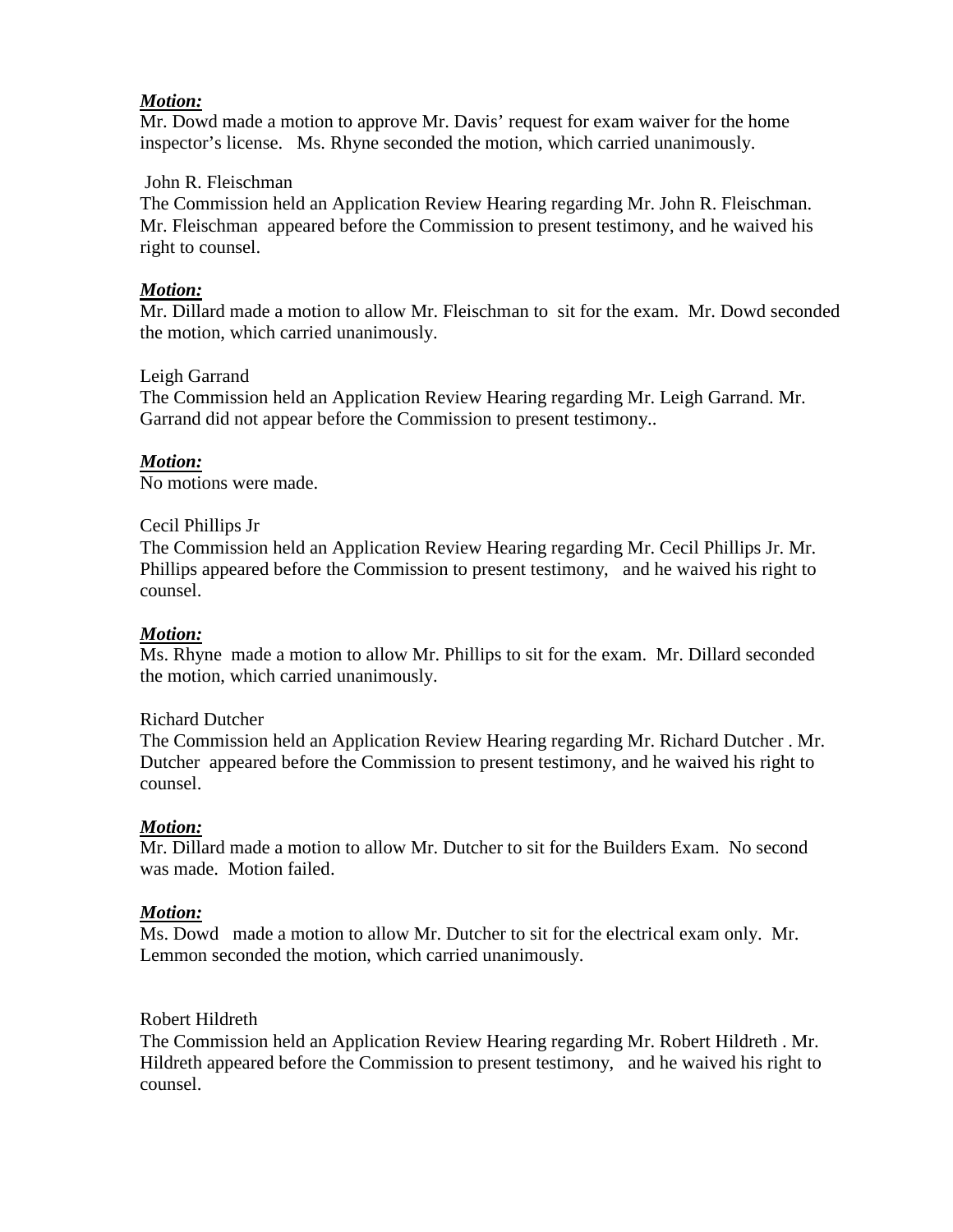## *Motion:*

Ms. Rhyne made a motion to allow Mr. Hildreth to sit for the exam. Mr. Dillard seconded the motion, which carried unanimously.

### Cecil Diggs

The Commission held an Application Review Hearing regarding Mr. Cecil Diggs. Mr. Diggs appeared before the Commission to present testimony, and he waived his right to counsel.

## *Motion:*

Mr. Dowd made a motion enter in executive session to legal advice regarding Mr. Diggs application. Ms. Rhyne seconded the motion, which carried unanimously.

## *Motion:*

Mr. Dowd made a motion exit executive session after receiving legal advice regarding Mr. Diggs's application. Ms. Rhyne seconded the motion, which carried unanimously.

## *Motion:*

Mr. Dows made a motion to deny Mr. Diggs application at this time. Ms. Rhyne seconded the motion, which carried unanimously.

### Zachary Zimmerman

The Commission held an Application Review Hearing regarding Mr. Zachary Zimmerman . Mr. Zimmerman appeared before the Commission to present testimony, and he waived his right to counsel.

## *Motion:*

Mr. Dillard made a motion to allow Mr. Zimmerman to sit for the Exam. Mr. Lemmon seconded the motion, which carried unanimously.

## Levi Rivers

The Commission held an Application Review Hearing regarding Mr. Levi Rivers . Mr. Rivers appeared before the Commission to present testimony, and he waived his right to counsel.

## *Motion:*

Mr. Dillard made a motion to approve Mr. River's specialty registration. Mr. Dowd seconded the motion, which carried unanimously.

### Geoffrey Hawk

The Commission held an Application Review Hearing regarding Mr. Geoffrey Hawk. Mr. Hawk appeared before the Commission to present testimony, and he waived his right to counsel.

## *Motion:*

Ms. Rhyne made a motion to approve Mr. Geoffrey Hawk to sit for the SC Business Law and Management exam. Mr. Lemmon seconded the motion, which carried unanimously.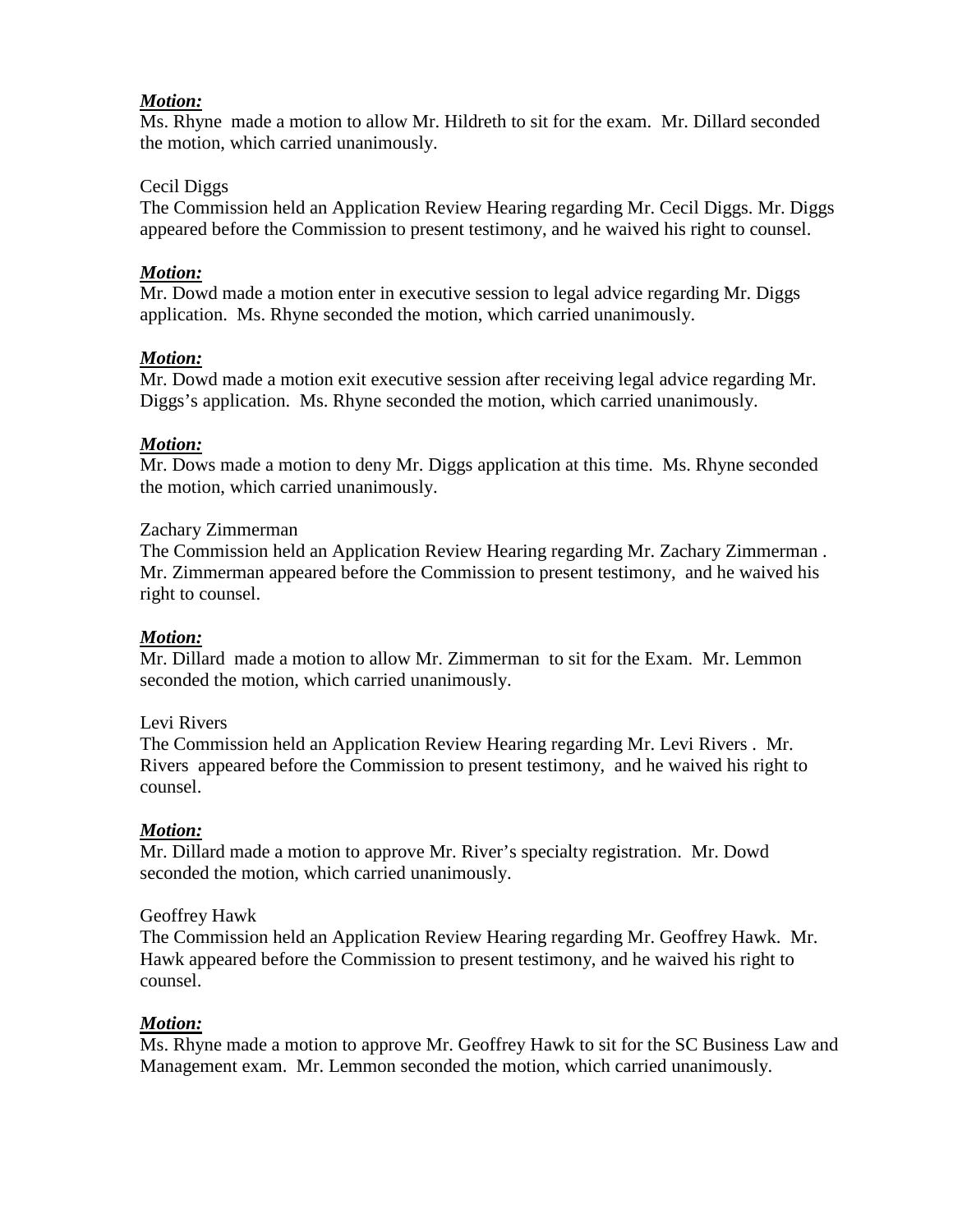### Milledge Lee

The Commission held an Application Review Hearing regarding Mr. Milledge Lee. Mr. Lee appeared before the Commission to present testimony, and he waived his right to counsel.

### *Motion:*

Mr. Dowd made a motion to allow Mr. Lee to sit for the exam. Ms. Rhyne seconded the motion, which carried unanimously.

### George Desatnik

The Commission held an Application Review Hearing regarding Mr. George Desatnik. Mr. Destanik appeared before the Commission to present testimony, and he waived his right to counsel.

### *Motion:*

Ms. Rhyne made a motion to allow Mr. Desatnik to sit for the exam. Mr. Lemmon seconded the motion, which carried unanimously.

### Mitchell Richardson

The Commission held an Application Review Hearing regarding Mr. Mitchell Richardson . Mr. Richardson appeared before the Commission to present testimony,and he waived his right to counsel.

### *Motion:*

Mr. Dillard made a motion to allow Mr. Richardson to sit for the exam. Mr.Dowd seconded the motion, which carried unanimously.

### Frank Lombardo

The Commission held an Application Review Hearing regarding Mr. Frank Lombardo. Mr. Lombardo did not appear before the Commission to present testimony.

## *Motion:*

No motion were made.

### Virgil Hughes

The Commission held an Application Review Hearing regarding Mr. Virgil Hughes. Mr. Hughes did not appear before the Commission to present testimony.

### *Motion:*

No motion were made.

### Phillip Lawson

The Commission held an Application Review Hearing regarding Mr. Phillip Lawson . Mr. Lawson appeared before the Commission to present testimony, and he waived his right to counsel.

### *Motion:*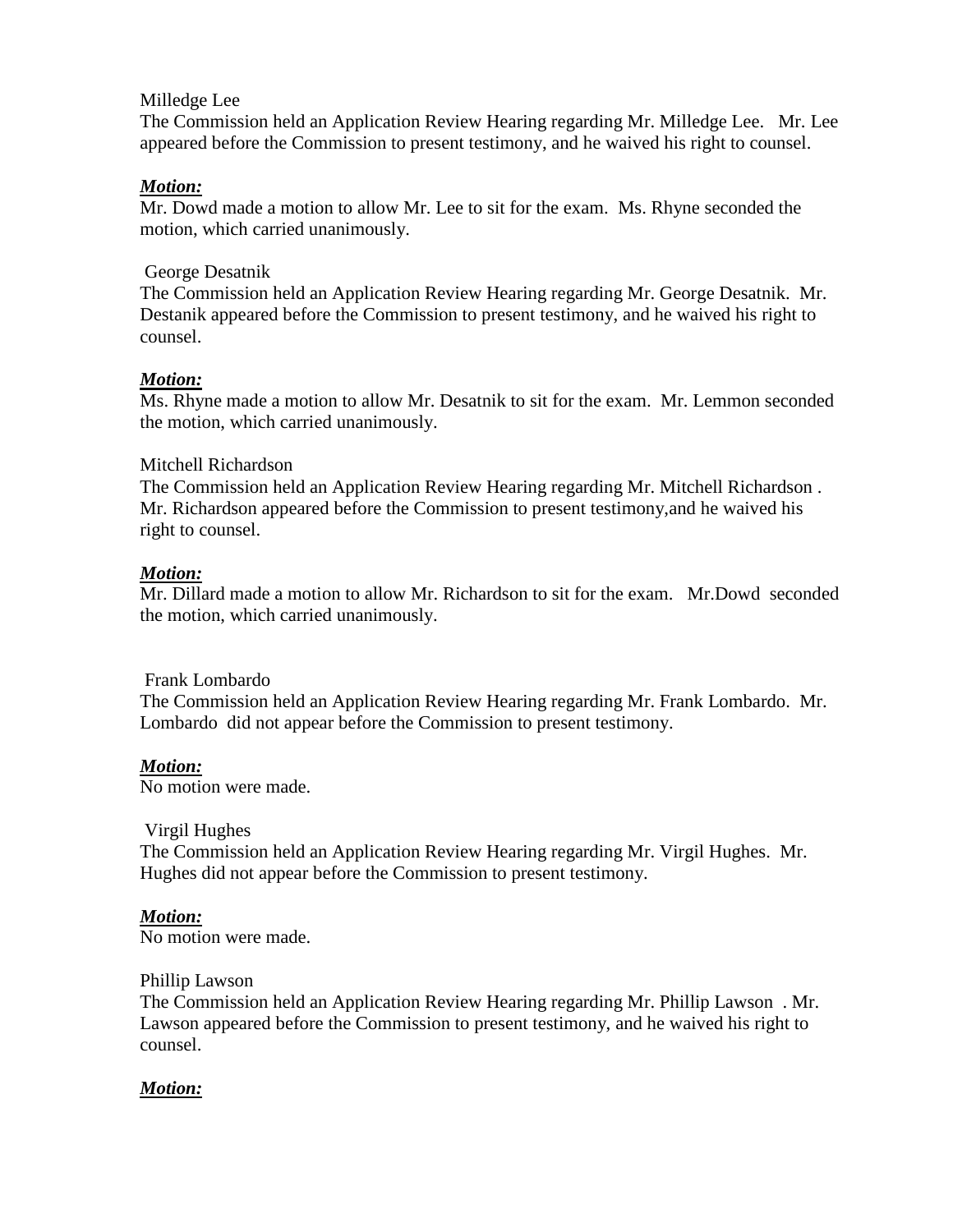Mr. Dowd made a motion to allow Mr.Lawson to sit for the exam. Ms. Rhyne seconded the motion, which carried unanimously.

### Juan Brown

The Commission held an Application Review Hearing regarding Mr. Juan Brown . Mr. Brown did not appear before the Commission to present testimony.

### *Motion:*

No motion were made.

### Sylvester Sabb

The Commission held an Application Review Hearing regarding Mr. Sylvester Sabb. Mr. Sabb appeared before the Commission to present testimony, and he waived his right to counsel.

### *Motion:*

Mr. Dowd made a motion to approved Mr. Sabb's specialty registration with the condition that he is required to carry a five thousand dollar surety bond. Ms. Rhyne seconded the motion, which carried unanimously.

### Joseph Geilman

### *Motion:*

 Mr. Dowd made a motion to close the meeting to the privacy interest of Mr. Geilman. Ms. Rhyne seconded the motion, which carried unanimously.

The Commission held an Application Review Hearing regarding Mr. Joseph Geilman. Mr. Geilman appeared before the Commission to present testimony, and he waived his right to counsel.

## *Motion:*

Mr. Dillard made a motion to approve Mr. Geilman's specialty registration with the condition that he provides an update to the Administrator with status of tax liens every six months. Mr. Dowd seconded the motion, which carried unanimously.

## **Final Order Hearings:**

*Jerry Cooper, Case # 2015-575*

The Board held a Final Order hearing regarding Mr. Jerry Cooper .

## *MOTION:*

Ms. Rhyne made a motion to uphold the Hearing Officer's Recommendation. Mr. Lemmon seconded the motion, which carried unanimously.

### *Michael Bopp, Case# 2014-24*

The Board held a Final Order hearing regarding Mr. Michael Bopp .

### *MOTION:*

Mr. Dillard made a motion to uphold the Hearing Officer's Recommendation.

Mr. Dowd seconded the motion, which carried unanimously.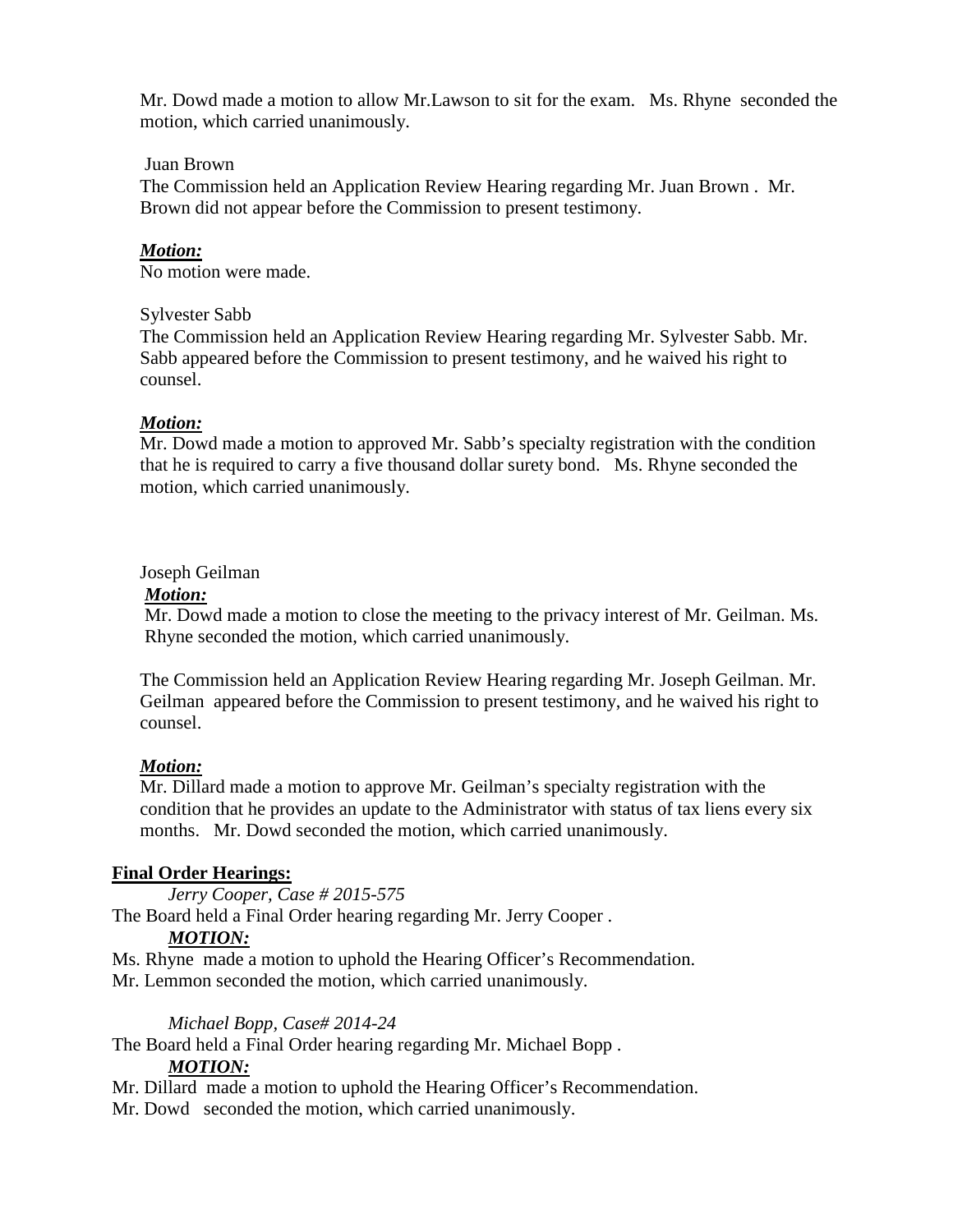### *Phillip Eaves, Case# 2014-50*

The Board held a Final Order hearing regarding Mr. Phillip Eaves, Mr. Eaves Appeared along with his wife, he waived his right to counsel.

## *MOTION:*

Mr. Dillard made a motion to enter into Executive Session to receive legal advice. Mr. Dowd seconded the motion, which carried unanimously.

### *MOTION:*

Mr. Dowd made a motion to exit Executive Session after receiving legal advice. Mr. Dillard seconded the motion, which carried unanimously.

### *MOTION:*

Mr. Dillard made a motion to uphold the Hearing officer's Recommendation with the exception to the civil penalty from \$2,500 to \$1,500. Mr. Dowd seconded the motion, which carried unanimously.

## *Request for Motion to Dismiss Case# 2011- 128*

Ms. Erin Baldwin with the Office of Disciplinary Counsel brought a request to dismiss case #2011-128.

## *MOTION:*

Mr. Dowd made a motion to dismiss case #2011-128. Mr. Lemmon seconded the motion, which carried unanimously.

### **Memorandum of Agreement:**

#### *Peter Shaw case# 2014-324*

Mr. Peter Shaw did not appear. Erin Baldwin, Esq. represented the State. Ms. Baldwin requested that the Board accept the Memorandum of Agreement (MOA).

### *MOTION:*

Mr. Dowd made a motion to accept the Memorandum of Agreement. Ms. Rhyne seconded the motion, which carried unanimously.

### *MOTION:*

Mr. Dowd made a motion to fine the Respondent one thousand five hundred dollars and no/100 cents (\$1,500.00) and a public reprimand. Ms. Rhyne seconded the motion, which carried unanimously.

### **Administrator's Remarks for Information:**

**1.**Home Inspector Licensing- exam requirements, if any, for general contractors, residential builders, architects, and engineers per S.C. Code Ann §40-59-530

### *Motion:*

Mr. Lemmon made a motion to have General contractors, residential builders, architects and engineers take the exam for the Home Inspectors License. Mr. Dowd seconded the motion, which carried unanimously.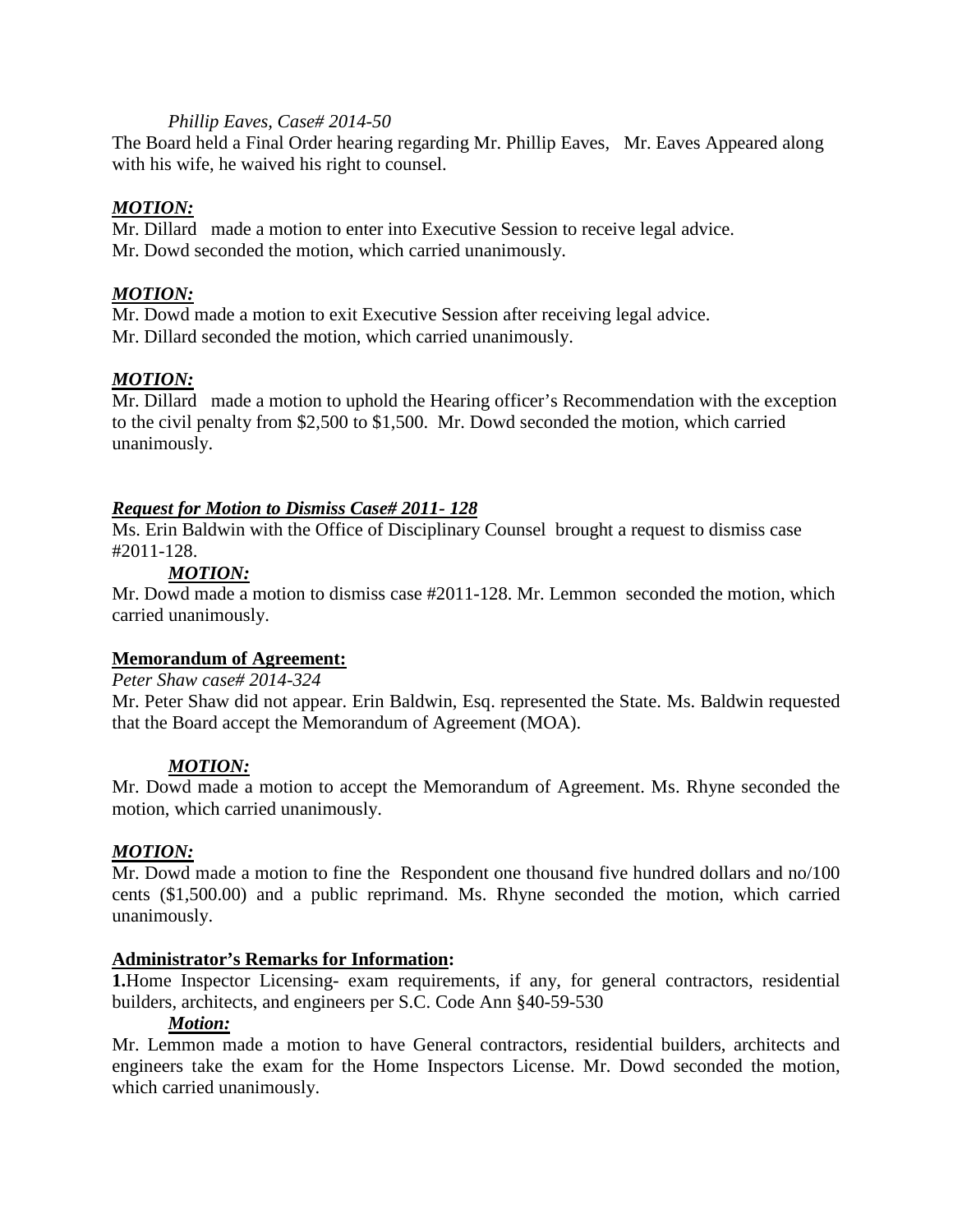2. Distributing licenses and licensing information to agents and representatives.

### *Motion:*

Mr. Dowd made a motion to only release licenses and licensing information unless the representative has legal authority. Ms. Rhyne seconded the motion, which carried unanimously.

3. Reconsideration of residential builder exam waivers for applicants who have passed NASCLA/general contractors exam.

### *Motion:*

Ms. Rhyne made a motion to rescind waiver of the NASCLA exam. Mr. Dillard seconded the motion, which carried unanimously.

4. Pass/Fail Report from PSI- Information was presented to the board regarding the pass/fail rates for 2015.

## **OIE Report – Mr. Todd Bond**

*Todd Bond, Chief Investigator of OIE*

Mr. Todd Bond, Chief Investigator, appeared to present the information to the Commission regarding the OIE monthly report. Numbers are for the year 2015.

**Complaints Received - 739 Active Investigations -91 Closed Cases – 833** 

2014 year stats: Complaints Received – 577 Active Investigations- 102 Closed Cases- 550

## **New Business:**

A. Recommendation of IRC

### *MOTION:*

Mr. Dowd made a motion to approve the Recommendation of the IRC Mr. Lemmon seconded the motion, which carried unanimously.

B. Resolution Guidelines

# *MOTION:*

Ms. Rhyne made a motion to approve the IRC Resolution Guidelines. Ms. Lemmon seconded the motion, which carried unanimously.

## **Old Business:**

None at this time

## **Public Comments:**

No Public Comments were made.

## **Date of Next Meeting:**

The next Residential Builders Commission meeting will be held Wednesday, February 10, 2016, in room 108.